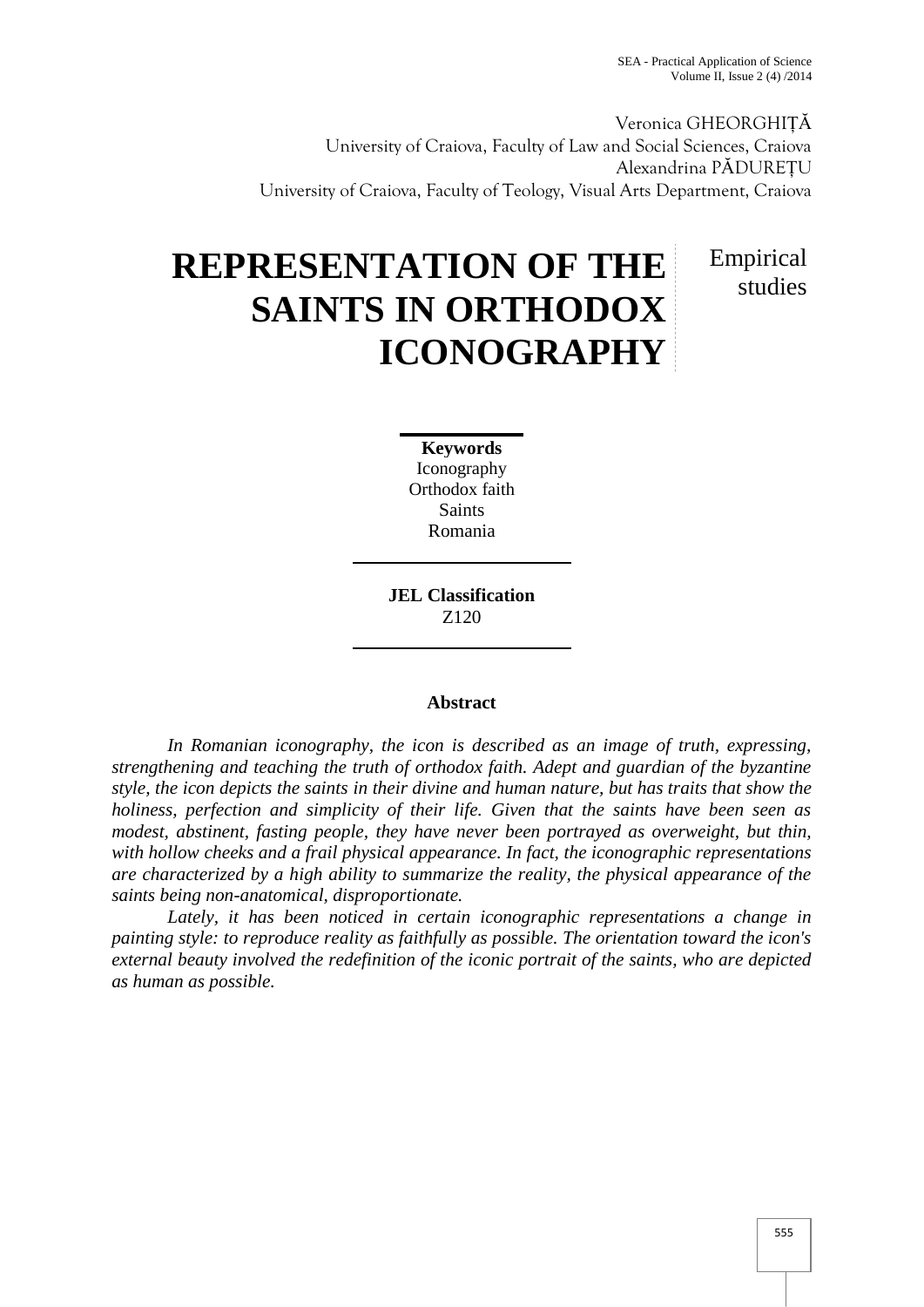The icon, as a way to worship holy images, is both an "external" symbol of the deity as well as an "internal" one that reflects in the painted images. It is part of the essence of Christianity, a symbol that materializes an abstract reality and reveals the truth unseen through words.

The term "icon" comes from Greek and means "resemblance". In a broader sense of the word, it means any visual representation of a thing through art. In a narrower sense it includes the graphic representations made through painting or drawing, while narrowly it defines the pictorial representation of a religious character or scenes (Breda, 2008, p. 97).

As distinct element of Orthodoxy, the icon is the image of the Orthodox church and a means of knowing and communicating with God. It also intensifies the spiritual experiences and becomes a way to see, understand and interpret religious dogmas. Depending on the subject, the icons are classified into dogmatic, feast and liturgical ones. Inside the Orthodox place of worship, they occupy a pre - established and well delimited place. The icons of saints are placed on the iconostasis, the wall that separates the nave from the rest of the

church.<br>In general, there are five registers of icons on the iconostasis and above it has the cross with Jesus Christ crucified, and on one side and the other the two prayers, the Mother of God and St. John the Baptist.

The upper register is for the Patriarchs and it represents the Old Testament, the Patriarchs being bust represented and carrying frontlets. In their middle there is the Holy Trinity image, most of the time being represented the scene of the Oak of Mamvri, where three winged angels, alike, are sitting down at a table and bless.

Below, on the iconostasis, there is the Prophets' register, representing the New Testament, i.e. the period from Moses to Christ. This register comprises

the images of prophets also carrying rolls where there are written texts and their prophecies concerning the Incarnation of God. In the center of the register, there is usually the icon of the Mother of God with Baby Jesus.

Each register corresponds to a certain period of sacred history, a time of preparation and each of the characters portrayed are related to the central image which is the culmination point of all the prophecies and their preparations.

The next register of the iconostasis is the feasts which represents all the New Testament period. It shows the fulfillment of all the foretold in the two upper registers and here are presented 12 events that the Church celebrates and which mark the liturgical year, such as: the Nativity of the Virgin Mary, the Mother of God enters the Church, the Annunciation, Nativity, Presentation in the Temple, the Baptism of the Lord, the Entrance of the Lord into Crucifixion, Resurrection, Transfiguration of the Savior, Ascension, Assumption (of Mary).

The fourth register found on the iconostasis is the so - called Deisis register. The Deisis is a tripartite icon depicting Christ with His Mother on the right and on the left of the Forerunner who prays before Him. This is, thus, the central and essential part of the iconostasis, the themes of this register being the Church's prayers for the world.

The lower register of the iconostasis is the one of royal icons. It usually means the icon of Christ, on the left regarding the viewer and the Mother of God with the Baby, on the right. Sometimes the icon of Christ is replaced by the patron saint or feast dedicated to the church.

On the side doors, north and south, there are portrayed the Holy Archangels Michael and Gabriel or the saint deacons, because during the liturgical celebration play the role of angelic announcers. In some cases, on the south door the archangel is sometimes replaced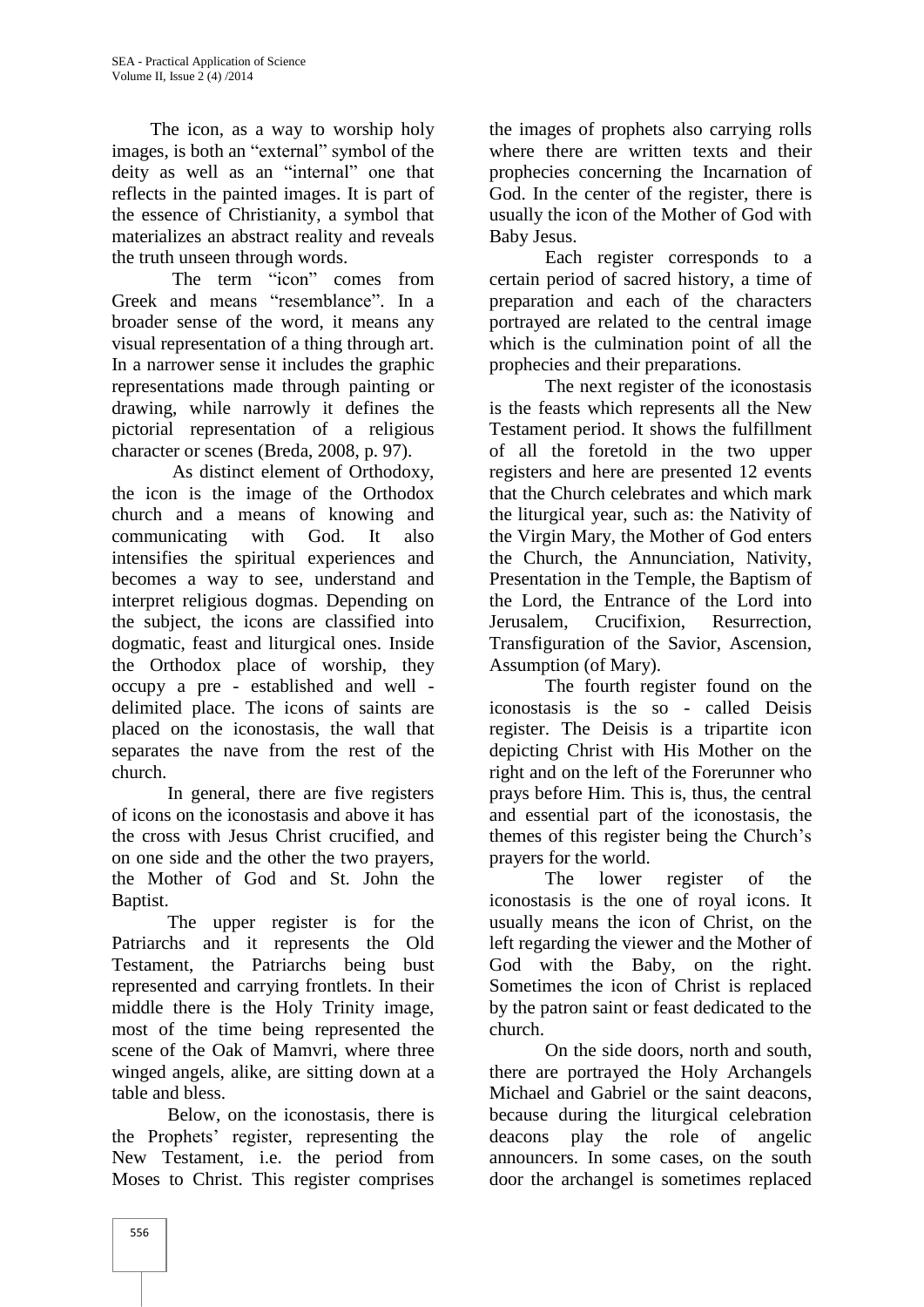with the good thief, which emphasizes that the altar is the symbol of heaven.

The central or Royal doors are decorated with icons from ancient times. It is usually depicted the Annunciation, and above, the four Evangelists. Sometimes, on them the image of St. Basil the Great and St. John Chrysostom appears, holding in their hands the Gospel book or frontlets with texts collected from the Masses they created. Above the royal doors there is pictured the scene of the Holy Eucharist, also known as the Last Supper, where Christ Himself communes with the Apostles, handing them the Bread with one hand and the Cup with the other.

Historical confessions date icons from the early centuries of Christianity, iconographic appearances being mentioned since the existence of Jesus Christ the Savior. Although the first iconographic representations were under threat of idolatry, a pagan custom spread through the artistic act, there was a fundamental path that talks about the existence of an icon of the Savior during His life and icons of the Saint Virgin immediately after Him (Uspensky & Lossky, 2006, p. 31).

Despite clear opposition from the iconoclasts, the icon has gained an important role in the practice of the Church, becoming a way of spreading Christianity, not only the teachings but also the sacred faces (Jesus Christ, the Virgin Mary, Saints, Angels). In other words, the icon joins the Scripture and the Cross as a form of transmitting the truth and knowing God.

With the  $1<sup>st</sup>$  and  $2<sup>nd</sup>$  centuries, the baselines of Church art are formed, i.e. pictorial reflection of the dogmas of faith. Therefore, in paintings, in addition to allegorical representations we also find scenes inspired by the Old and New period called Testament. Regarding the face, the rendering is simple, but very expressive. The iconographic representations are largely symbolic, with the role to clarify or indicate a certain biblical theme.

During the Constantine era,  $4<sup>th</sup>$  and 5<sup>th</sup> centuries, there were fixed most iconographic compositions related to fundamental celebrations of faith, which are also found today in the Orthodox Church. In fact, with the  $7<sup>th</sup>$  Ecumenical Council of Nicaea, in 787, first iconoclastic period ended, the icon being recognized as an integral part of church tradition, as long as the veneration of the icon identifies with honoring its spiritual significance, and not with the icon's material or the specific worship of

Between 813 and 843 the second iconoclastic period was reported marked by clear actions to remove Christian images represented by icons. Later they tried restoring Christian art and implicitly iconography, imposing first of all a superior iconographic style expressing orthodox dogmas, but also a current that highlighted through icons the fight against a religious faith condemned by the Church.

The  $10<sup>th</sup>$  century meant a religious revival by the emergence of some valuable writings. A period of artistic boom is represented by the  $11<sup>th</sup>$  and  $12<sup>th</sup>$  centuries, dominated mainly by a dogmatic fight against religious faiths that deviate from established teachings. This conflict with heresies was especially manifested in art, exactly by its "spiritualization". At the same time, Christian art reaches a form that fully reflects Christian reality. The image reaches its peak as an appropriate expression both through its clarity as well as its precision (Pădurețu, 2010, p.70-71)**.**

The conquest of Constantinople, capital of Byzantium, ended the artistic renaissance of the  $12<sup>th</sup>$  century and precisely in the  $14<sup>th</sup>$  and  $15<sup>th</sup>$  centuries Christian art would blossom again, a the "Renaissance of Paleologues". This revival manifested exclusively in religious art.

The general rules of church painting, set in the post - iconoclastic period, remained unchanged in the Orthodox Church until the  $18^{th}$  century. At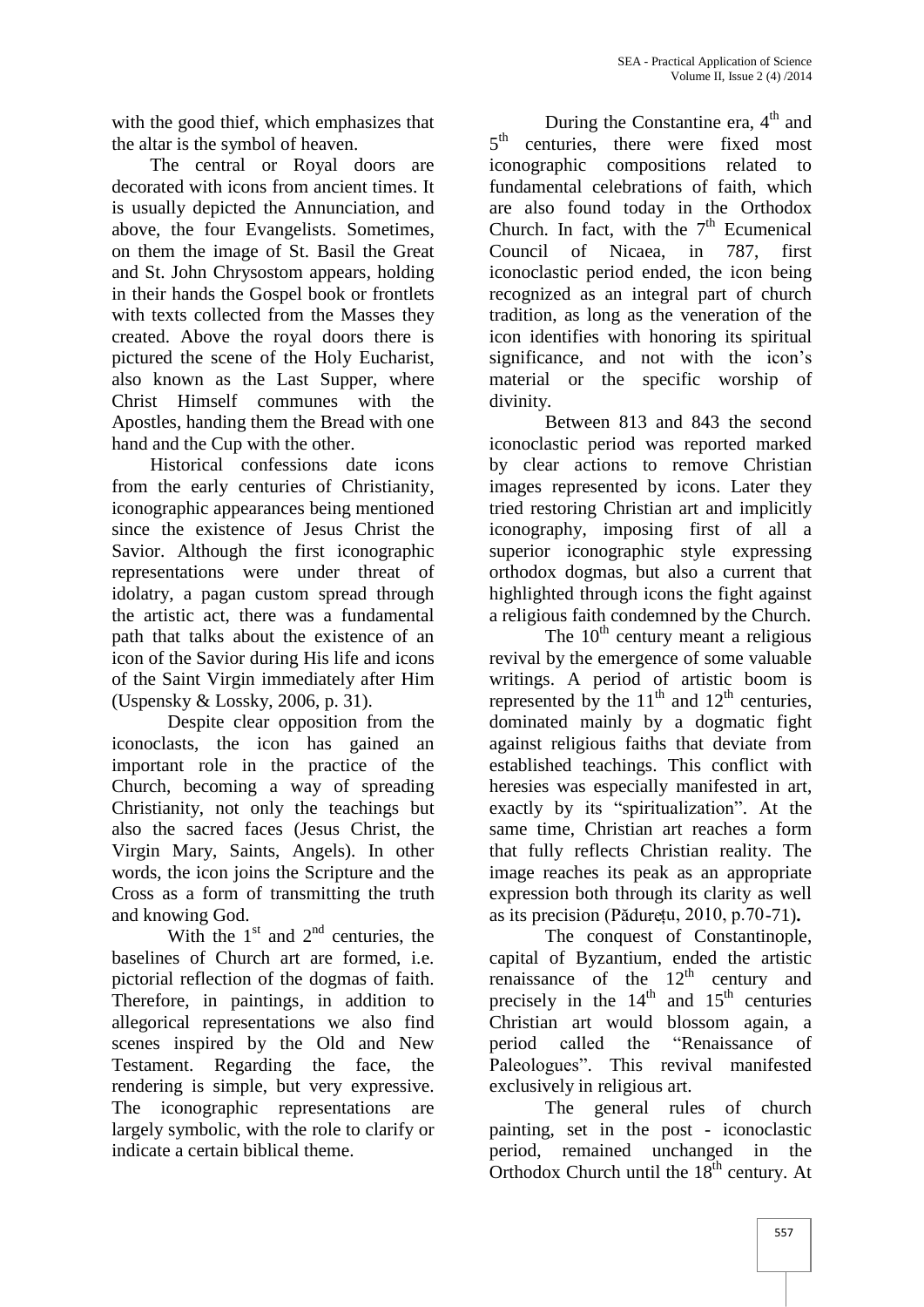the end of the  $17<sup>th</sup>$  century and the beginning of the  $18<sup>th</sup>$  century, the iconographic representations comprise a simplification of composition schemes which give it balance and unity. The  $18<sup>th</sup>$ and  $19<sup>th</sup>$  centuries show a total indifference towards the icon, a break between image and religious dogma, being raised to icon level those images that have a religious

subject.<br>The  $21<sup>st</sup>$  century is characterized by religious and artistic syncretism. In iconography it is identified an artistic mosaic, by merging some elements that do not belong to the sacred art.

In Orthodox tradition, the iconographic canon was fully respected, the icon representing the expression of the faith teaching and the Orthodox Christian life concept. Thus, in the Romanian Orthodox Church, the icon becomes a means of revelation by face - word and visual images. There is a standardization of forms of holy people, called prototypes. "The Orthodox Church has never accepted painting icons from the artist's imagination or after any living model, because this would mean a total and conscious break from the prototype, and the prototype whose name bears the icon would arbitrarily be replaced with another person"(Uspensky & Lossky, 2006, p. 53). Therefore, to accurately render the image of the saint, icons are painted after old models.<br>Therefore, icons become accurate

interpretations of prototypes, which include, besides portrait features, spiritual ones. That is why, the face of St. Apostle Andrew tries to express his specific features, which clearly differentiate him from those of St. John or St. Michael.

From the desire to keep in touch with tradition, the iconographic representation of saints is done according to specific biblical scenes, but also the fundamental physical traits. From the perspective of biblical scenes, in Orthodoxy we recall the icon where the Holy Apostles Peter and Paul check the

Savior's tomb, located in a small cave, to confirm the Resurrection of Jesus Christ. Here is illustrated St. Peter approaching the grave in rush and Paul who is behind him.

Another example includes the "Belief of Thomas" which presents Jesus Christ appearing after the Resurrection, before His disciples locked in the house for fear of the Jews. In this icon the Savior is presented facing the Apostle Thomas, whose right - hand index finger approaches the area where a spear poked Jesus Christ's coast. On the other hand, the Savior is facing Thomas, with one raised hand and the other on the right side of the chest in order to show the cut.

Regarding the specific physical characteristics, the iconographic analysis includes the face, body and clothes. Spiritual perfection of the saint is often illustrated by a specific expression of the body: thin body structure, thin nose, big eyes, small mouth, pronounced wrinkles, long beard and white hair. Although saints depicted with human earthly appearance, symbolically it is suggested the holy ascetic aspect, which with his evolution "sharpens" and "restrains" his senses, which become spiritualized: the body eats and drinks as needed, the eyes see only what is beautiful and clean, being directed to God, the mouth speaks with moderation and only good, while the wrinkles, beard and white hair suggest the wisdom gained.

Thus, the natural proportions of the body are modified in order to enhance his deified qualities and experiences. For example, the long and thin hands suggest orientation towards holiness, and those represented bigger than normal suggest the action of praying. At the same time, the feet of the saints appear unnatural when naked, being very thin and with a strong contour. Only in this way there can be constructed the image of a solitary man, who imposes to himself an austere life, in prayer and in an isolated place. In this we find iconographic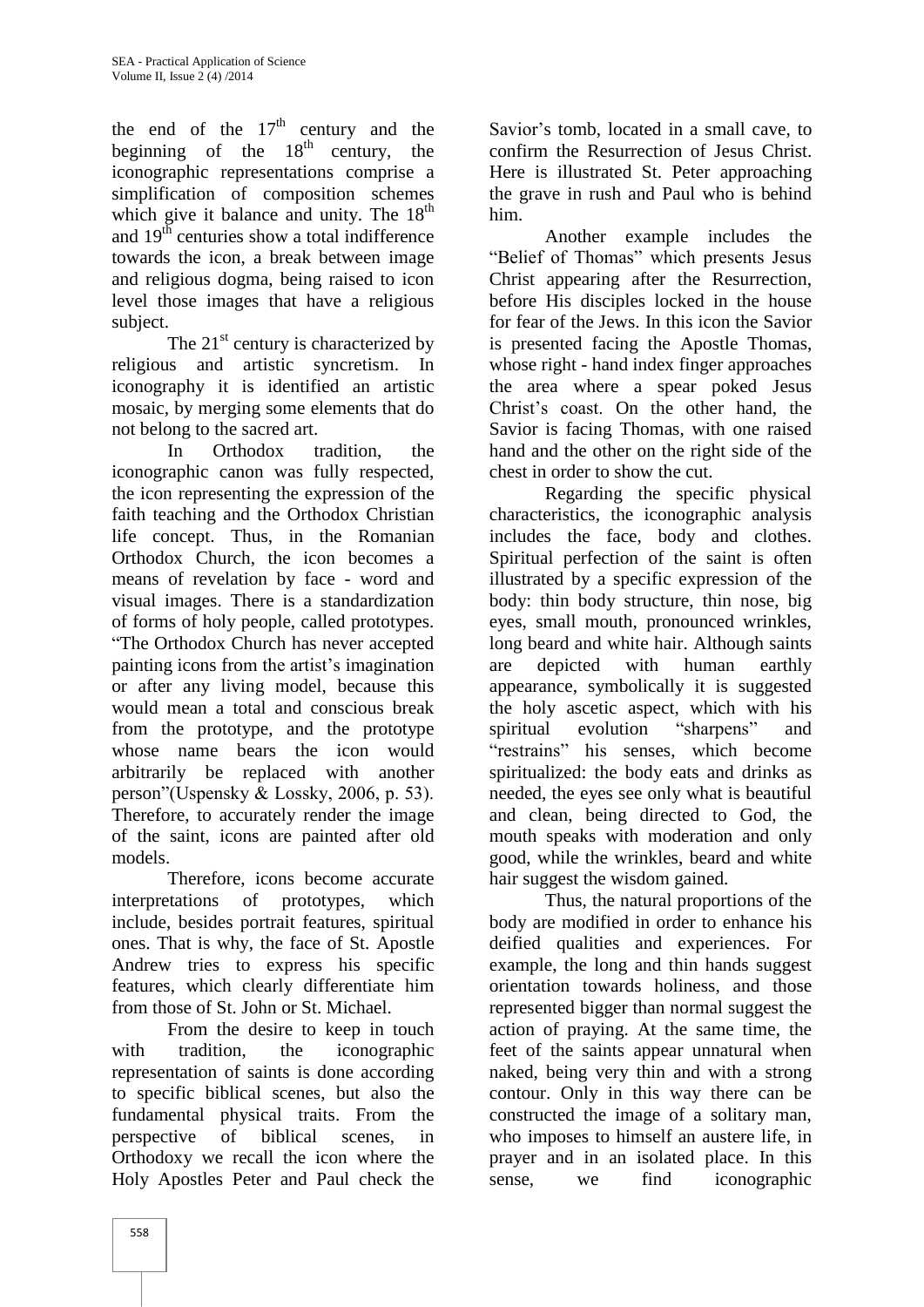representations of St. John the Baptist and Mary of Egypt.

Saints are often illustrated entirely, their face being rendered frontally. The profile representation of the saint is very rare in Romanian Orthodox iconography, a violation of this principle is considered a sign of ignorance from the iconographer. The profile rendering of a person does not include the halo, because they are not considered saints. Judas, one of Jesus Christ's apostles or demons are represented in this situation.

In total, in Romanian Orthodox iconography, saints are portrayed with a halo clearly drawn around their head, a symbolic language illustrating their divine holiness and grace. It "does not entirely surround the head, but the top and sides, stopping at the shoulder, at both sides of the neck. The halo is detached from the background by a circular line drawn around it, with a contrast color"(Cavarnos, 2005, p. 20).

The iconographic image of the saints is completed by garments. They are long, fully covering the body, but without imitating the body shapes. So, the folds that appear in various geometric shapes suggest the difference between everyday clothes of man and those of the saints. In this way it is made the transition from the profane, natural world to the sacred one, the Kingdom of God.

For example, in the icon the "Beheading of St. John the Baptist", the saint is completely painted, and has two large back wings: tall, very thin, with very thin arms and legs, bareheaded, with long hair, flowing in locks on the back and over the shoulders. His face expresses strong faith, unflinching character and humility. The saint wears an olive - green tunic and at least the a brown cloak, which lets the eye see a naked arm to the shoulder and both legs below the knees.

He is painted standing between two rocky ridges (representing the wilderness), with the face and body turned to the right, towards Christ, who appears in the upper

left corner of the icon, coming from heaven, and blesses him. The right hand of St. John the Baptist is lying in a gesture of blessing and with the left is holding a frontlet and a long, very thin cross. In the lower left corner one can see the head of the Baptist on a platter, and behind his feet there is an ax, at the root of a tree close to the ground.

The clothing's colors do not appear "commonly in nature, but are in mystical colors, suggesting another world, a higher one. They are never living, but always serious, calm, expressing sobriety and inner control. There are also used delicate, gentle tones of colors like blue, red, green and others." (*Ibid,* p. 21) Besides these colors white is also used as a symbol of physical and spiritual purity, of the sanctification they have reached through a life dedicated to God. Therefore, angels appear clothed in white in icons, being also the predominant color in the icon "Transfiguration" (Jesus Christ is represented in white, touched by divine light).

On the other hand, in iconography the colors red and blue are also predominant. The blue color is understood as a transcendence color and is most often seen in the garments of the Virgin Mary and the saints' tunics (especially in the depictions of St. John the Baptist). Instead, the red used in the garments of Jesus Christ means his sacrifice for mankind's salvation, and the one used in the garments of the martyrs means their sacrifice to obtain eternal life.

In most cases, there are enough symbols in an icon that allow us to recognize the saints honored in them. In their absence, there are details that indicate category they belong to: apostle, monk, martyr, doctor, prince, etc.

Thus, prophets are represented with frontlets in their hands, rolls where their prophecies are written, the Holy Archangels are painted with wings, the Archangel Michael is holding a sword and the Archangel Gabriel a lily, military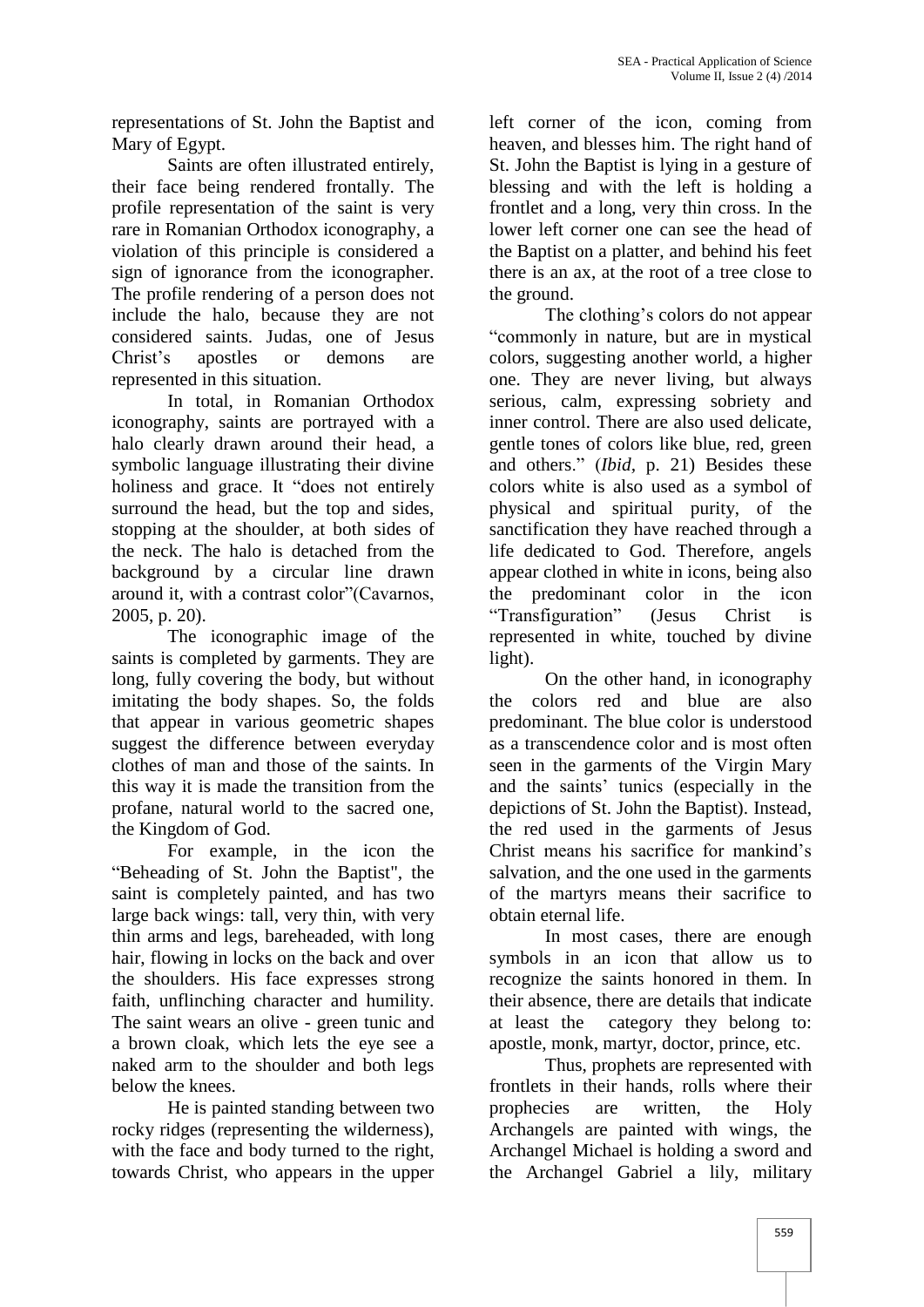saints are painted in military garments, and Saints George and Demetrius are recognized as standing on the horse and killing a griffon or dragon.

The four Evangelists are also easy to recognize because they are accompanied by certain symbols. Thus, next to the Holy Evangelist Matthew an angel is painted, near Mark a lion, Luke is painted with the Bull and St. John the Evangelist with the eagle.

Currently, the Romanian Orthodox iconography is dominated by the pictorial exposure of saints in a typical classic, Byzantine manner, still keeping the traditional line both in terms of characters and setting.

Thus, the face, which became the center of representation in Byzantine iconography, is done in a transfigured manner, with spiritualized face areas to rendering, illustrate both the body and soul. Attention is focused on the look, which reflects firmness and some severity. The forehead is often high and curved, the nose long, the cheeks with deep wrinkles showing fasting and prayer. The mouth is often delicate, geometrically represented and always closed as a symbol of contemplation. The chin is clearly outlined, but not in an authoritarian style, and a descending beard. (Sendler, 2005, pp. 66-67 )

The garments are rich but stylized, repleting in details of great preciousness, with small ornaments, thoroughly lack developed, keeping the tradition of a certain type of decoration, but also the chromatics imposed by the Byzantine rules.

Regarding the decor, the oversized scale appears, with ample architectural structures and colors out of the chromatic pattern of nature. The image itself must contain the inner, divine truths, and that is why it is sought to use a language hidden from the world and full of mystery.

On the other hand, there are also influences icons from Brâncoveanu's style, displaying numerous sets specific to that time. This decorative Brâncoveanu

repertoire inspired itself with elements from the Renaissance and Baroque, such as human figures, fantastical animals, winged heads of angels, birds and flower vases. In the unitary compositions there appear vegetable ornaments, figurative and geometric floral ones, that are intertwined with the vine whose stems follow straight or curved lines, being at the same time with large twisting sheets (meanders' vine) (Muzeul Național de Artă al Romaniei, p.123).

The saints' typology in icons dominated by Brâncoveanu's style present specific characteristics: "slightly long oval face, round chin, big eyes, highlighted by dark circles, arched eyebrows and a lot elongated towards the temples, and the lower lip is marked by a specific shade" (*Ibid. p.126*). Besides the skill of face the iconographic painting skillfully captures the outfit, consisting mostly of red and green on a gold background, sometimes decorated with incised vegetal motifs. Such an icon is represented by St. John the Baptist with the Cup in hand, whose background is fully decorated with floral and vegetal elements.

From an artistic point of view, other icons seek to imitate cult parts, following as much as possible the rules they must obey. That is why, physiognomies get out of control, by the of school teachings or the iconographic tradition center, there appear disproportions in the representation of the face and clumsiness in rendering the anatomy. Painting the garments simplifies, sometimes even the chromatics is easily turned to nontraditional tones, the ornamentation becoming more superficial.

The Orthodox religion gives great importance to the icon cult, being understood as a revelation of what is not seen, a liturgical image that propagates the truth of faith. By the icons where places are represented (the tomb of Jesus, birthplace of Jesus in Nazareth, the Mother of God in the city temple) or specific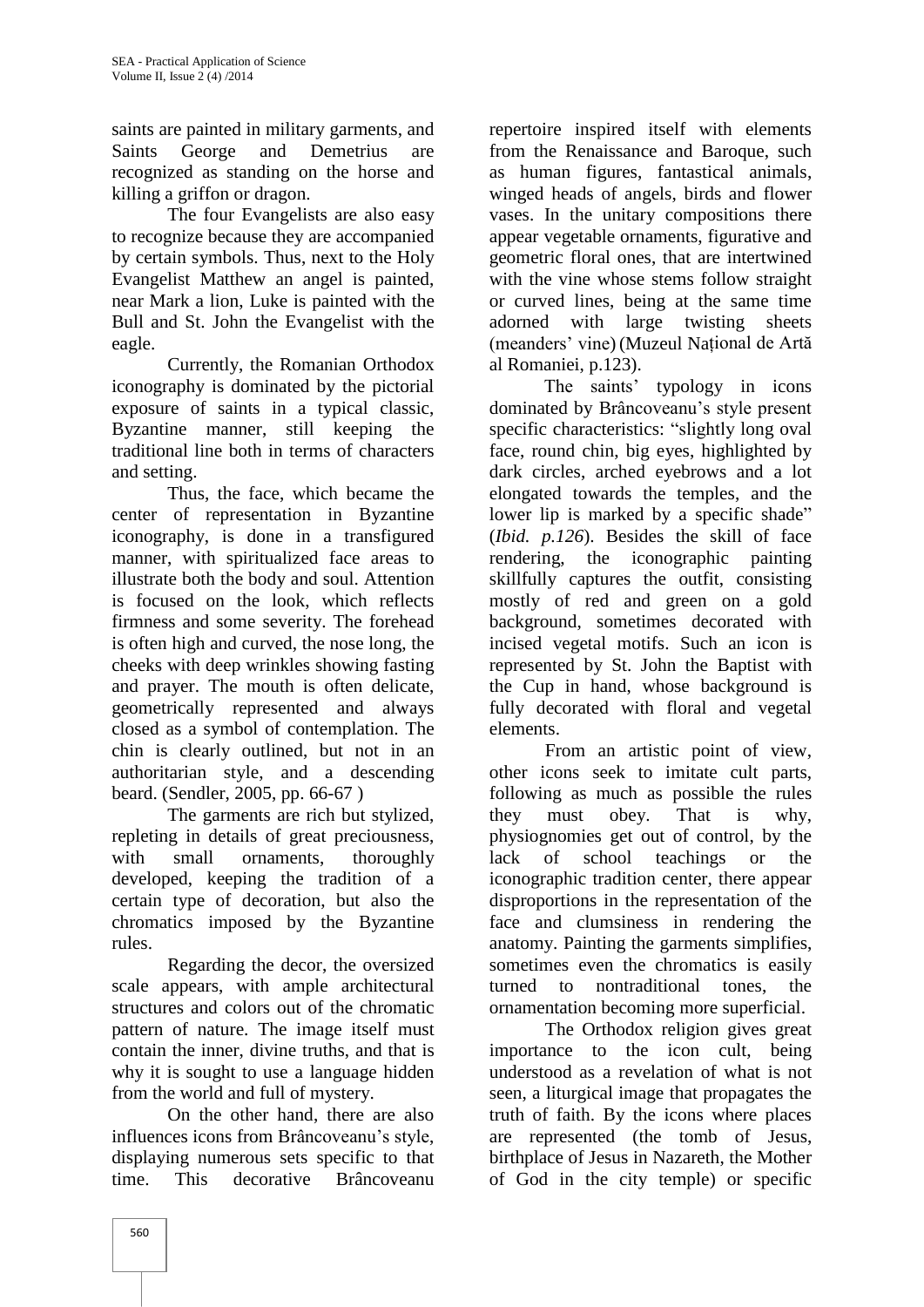events (Birth of the Virgin, Annunciation, presentation at the temple of Jesus Christ, the Entry in Jerusalem, the Last Supper, the Crucifixion, Ascension, etc.), we get an awareness of what man can become, and how to obtain salvation. In the same way, by the rendering in the saints there is more than just a simple life story or image, and proves a reality dominated by the divinity of Jesus.

## **References:**

- [1] Breda, N. (2008). Icoana ca expresie a artei sacre şi trăsăturile acesteia în spiritualitatea ortodoxă [The icon as an expression of sacred art and its features Orthodox spirituality]*.* Paper presented in Center for Theological Studies and Historical and Forecast Pastoral- Missionary of the Faculty of Orthodox Theology, Teologia icoanei i provoc rile *ei în lumea icoanei* [Theology of the icon and its challenges in the world of icons]*,* pp. 97-98*,* Arad.
- [2] Cavarnos, C. (2005). *Ghid de iconografie bizantin* [Guide to Byzantine Iconography]. Bucharest: Sophia Publishing.
- [3] National Museum of Art of Romania. (2008). Artă veche românească [Old Romanian Art]. Second Edition. Bucharest: Muzeul Național de Artă al României Publishing.
- [4] Pădureţu, A. (2010). Istoria icoanei. Origine și evoluție [History of icon. Origin and evolution]. *Altarul Banatului Review*, *10-12*. pp. 70-71
- [5] Uspensky .L & Lossky, V. (2006). *Călăuziri în lumea icoanei* [Guidance in the world of icon]. Bucharest: Editura p. 31.
- [6] Sendler, E. (2005). *Icoana chipului nev* zut [Icon of the invisible face]. Bucharest: Sophia Publishing.